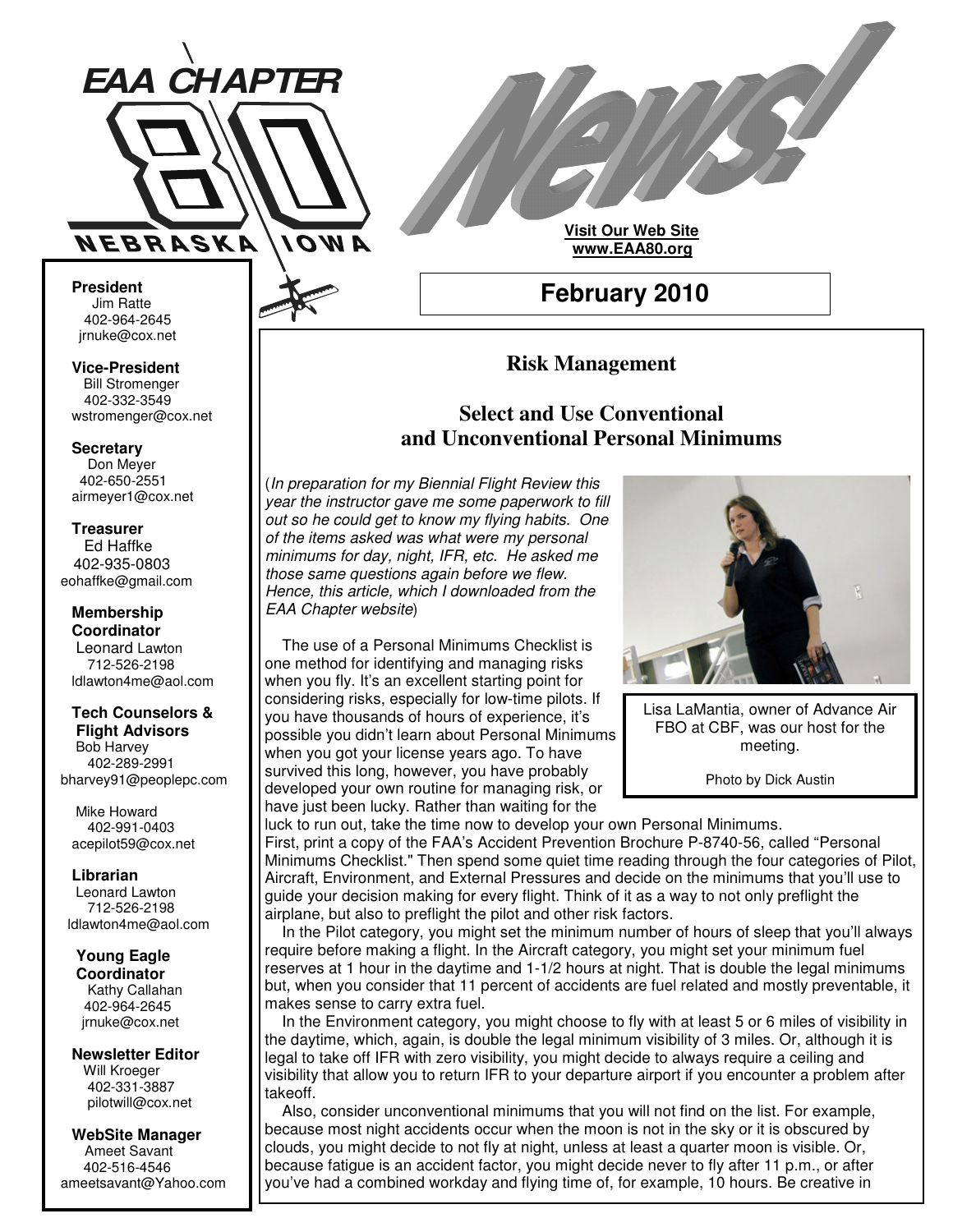selecting personal minimums that fit your knowledge of yourself and known accident factors. Then, never violate the minimums you have established, regardless of the internal or external pressures you may experience to complete a flight.

(EAA downloaded the above from the FAASTeam News http://www.faasteam.com/hottopics.aspx?id=64)

The FAASTeam asked Max Trescott, the 2008 National CFI of the Year, to write a series of safety tips. Max, a San Francisco area-based Master CFI, specializes in teaching in and publishing training materials for glass cockpit aircraft. You can read more of his work at www.maxtrescott.com and www.g1000book.com or e-mail him at info@sjflight.com .

# **February Meeting Time & Location**

This month's meeting is **Monday February 8th, 6:30PM** at Central Cylinder at Omaha's Eppley Airport. Use google maps and enter: 6315 Lindbergh Dr, Omaha, NE 68110 For those without internet: Go to Eppley Airport and go north on Abbott Drive, then turn right (east) on Lindbergh Drive (where the post office is). Central Cylinder is on the left.

# $\mathcal F$ ebruary Program.

George and his fine crew of engine magicians will provide us another tour of his facilities. I think they will be focusing on their rebuilding operations. TW will be bring pizza and soft drinks for a donation.

March … Salute to the Young Eagles program, cake, picture show, 2010 schedule, YE pilot rules review, YE testimonials, awards, etc

|         | <b>EVENTS:</b> $(B)$ - Breakfast $/(L)$ - Lunch |             |
|---------|-------------------------------------------------|-------------|
| 1st Sat | Chapter 1055 (B) (0800-1000)                    | York, NE    |
| 3rd Sat | Chapter 569 (B) (0800-1000)                     | Crete, NE   |
| 4th Sat | Aviator's Breakfast (0800-1000)                 | Chadron, NE |

**No User Fees in 2011 budget request -** Thanks to the lobbying of AOPA, EAA, other aviation groups and members of congress.

Also, funding for airports would remain the same as in the last two years: \$3.5 billion.

**There are still a lot of good flying days left in the year.** Call Ron Wood if you need a plane to fly or are looking for a less expensive way to fly. He is selling his Cessna 150 for \$17,000. Contact him at 402-333-7160 or rwood90641@aol. com

Larry Geiger has bought a **dynamic balancing unit** and is willing to help members (for a reasonable fee) to dynamically balance their experimental aircraft. If interested give him a call at 402-430-6977.

## **STILL HAVE A PAPER PILOT CERTIFICATE?**

Pilots who still have not replaced their old paper pilot certificate should do so now or risk being unable to exercise their hardearned privileges in the not-too-distant future. All paper pilot certificates will **expire after March 31, 2010.** FAR 61.19(h) reads: "Except for a temporary certificate issued under §61.17 or a student pilot certificate issued under paragraph (b) of this section, the holder of a paper pilot certificate issued under this part may not exercise the privileges of that certificate after March 31, 2010." The FAA says to allow 4 to 6 weeks for mail processing and 7 to 10 days for online processing so don't delay! To replace your airmen certificate go to:

http://www.faa.gov/licenses\_certificates/airmen\_certification/ certificate\_replacement/

At the Strategic Air and Space Museum.



Leonardo da Vinci: Machines in Motion presents 40 full-scale machines that were built after in-depth study of Leonardo da Vinci's designs by a group of scientists and skilled craftsmen in Florence, Italy. Its uniqueness lies in the fact that many of the mechanisms are life-sized and fully operational. Visitors may touch and set them in motion, combining a fascinating hands-on experience with an exploration of the principles he employed to create each machine.

Exhibits include such visionary inventions as the helicopter, glider, armored tank, drive transmission, printing press and bicycle, among many more.

General admission applies plus an exhibit fee of \$5 per person.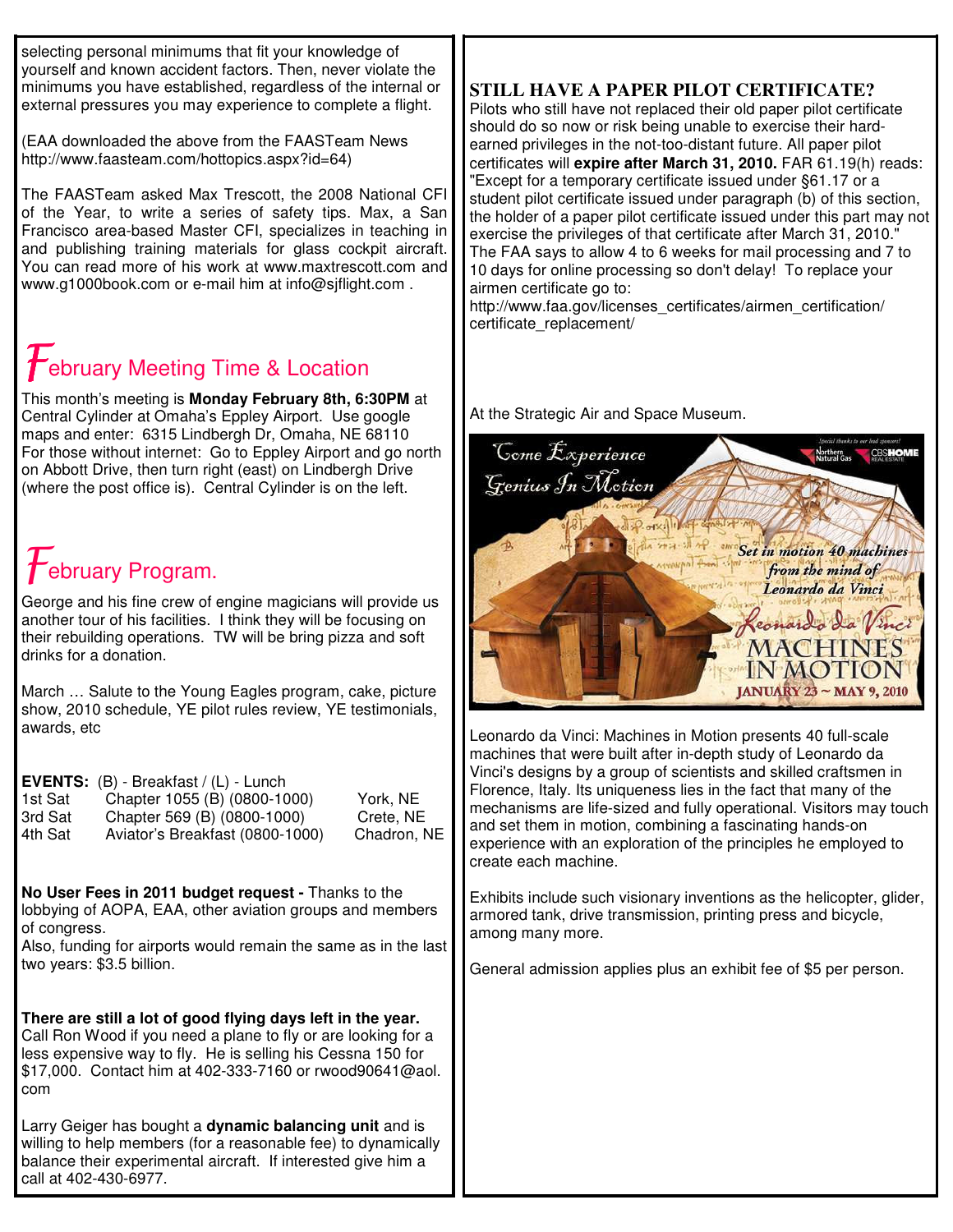#### *EAA Chapter 80* January 11, 2010 *Official Meeting Minutes*

The meeting was called to order by Vice President Bill Stromenger at 7:00 PM. Meeting was held at Advance Air, Council Bluffs Airport, Council Bluffs, Iowa.

- Jim Ratte, President
- Bill Stromenger, Vice President,
- Don Meyer, Secretary
- · Ed Haffke, Treasurer

#### **Guest:**

We had several guest due to the meeting being held at CBF.

#### **Treasurers Report**:

Motion passed to accept

#### **Meeting Minutes**:

• Motion passed to accept

#### **Young Eagles:**

• Reported that we had a record year for YE flights. Over 500 rides given.

#### **Builder's Reports**:

- TW reported that he received his Airworthiness Certificate for his RV-6 on Dec. 17, 2009. CONGRATULATIONS!
- Bob Cartwright is wiring the panel on his RV-7 and also told us about his experience building and flying his home built gyrocopter. Bob and his father built it from plans when he was in high school. The gyrocopter is now in the WarHawk Museum in Napa,Idaho.
- David Strabbing is working on his RV-6 project.
- **Tech Counselor / Flight Advisor:**

#### • **None**

#### **Fly-Out Report:**

• Nothing on the schedule for January or February. Weather has not been cooperative.

#### **Old Business**

• Christmas Party was successful and members reported a good time. Thanks to all who planned and put together the activities.

#### **New Business:**

- TW introduced Carry Barr daughter of Ken Barr, who is one of our YE success stories. Our chapter sponsored her to attend the YE camp in Oshkosh and she has gone on to become a helicopter mechanic in the Alaska Army National Guard and will begin helicopter pilot training soon. Congratulations!
- Lisa LaMantia, owner of Advance Air FBO at CBF gave a presentation about the services available at CBF and a tour of the new terminal building. We thank her for her hospitality!
- **Librarian Report:**

• None

#### **Membership Report:**

• 3 new members signed up at this meeting.

#### **Tool Report:**

- Engine hoist in Ronye McKay's hanger
- Trailer: AHQ
- Scales: TW
- Jacks: Ron Wood
- Brake Bleeding Set: Ron Wood
- Grills: At AHQ

#### **Web Site:**

• www.eaa80.org

#### **Program:**

Mike Howard gave an excellent presentation on the new 51 percent rules now in place for builders. Meeting adjourned.

Don Meyer Secretary

Doug Humble is looking for someone **who has a slip roll**? He has some pieces of .020 alum. sheeting that he needs to put a radius in for constructing his CX4. If you can help, please contact him either by email HawkiDoug@cox.net or phone 402-250-9075.